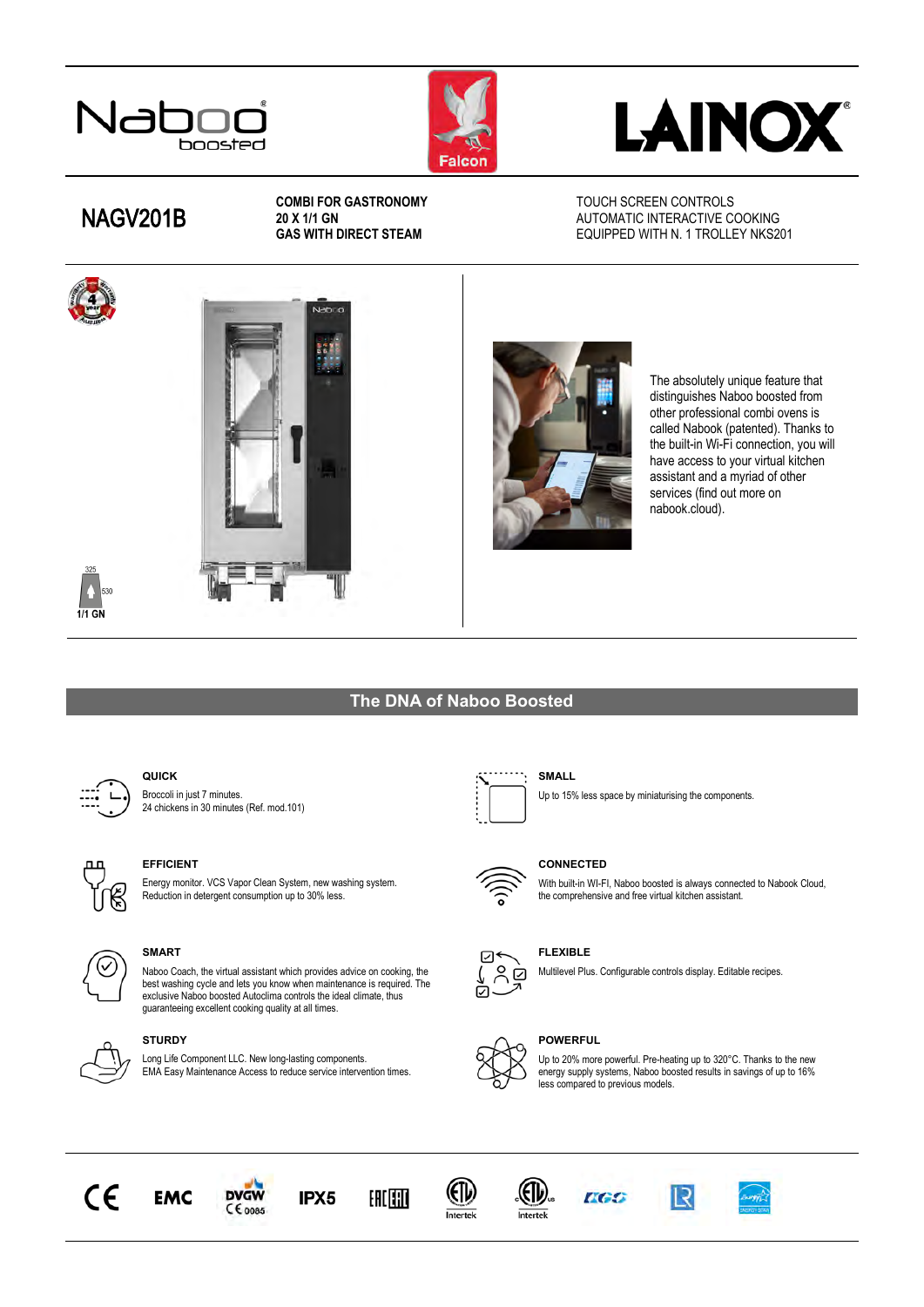## General data

| Capacity                                                     | GN 20 x 1/1 GN       | Packing dimensions<br>mm<br>$(W \times D \times H)$ | 1100 x 1110 x 2040 |
|--------------------------------------------------------------|----------------------|-----------------------------------------------------|--------------------|
| Distance between layers<br>mm                                | ∣63                  | Weight - Net / Gross                                | kg   290 / 333     |
| Meals - Croissants                                           | n°   150 / 300 - 240 | Volume                                              | m3   2,44          |
| Max. tray load                                               | $kg$ 25              | Minimum installation clearance - left side<br>mm    | 50                 |
| Max. total load<br>kg                                        | $ 90\rangle$         | Minimum installation clearance - rear side<br>mm    | 50                 |
| Net external dimensions<br>mm<br>$(W \times D \times H)$     | ∣892 x 862 x 1812    | Minimum installation clearance - right side<br>mm   | 500                |
| Maximum external dimensions<br>mm<br>$(W \times D \times H)$ | 892 x 966 x 1856     |                                                     |                    |

# **Power supply**

| Total electric power      | kW $ 1,3$            | Chamber heating output                                   | kW / kcal   44 / 37840 |
|---------------------------|----------------------|----------------------------------------------------------|------------------------|
| Amp $ 5,7$<br>Consumption |                      | Frequency                                                | Hz $150/60$            |
| Power supply voltage      | <b>∨   1N-AC 230</b> | Differential switch, single-phase frequency<br>converter | RCD cl. B              |

## **Gas supply**

| Gas - Type                                | G20 - G30 - G31        | Max. gas pressure - G20                                             | bar $ 0,025$           |
|-------------------------------------------|------------------------|---------------------------------------------------------------------|------------------------|
| Gas versions nominal heating output - G20 | kW / kcal   44 / 37840 | Gas versions nominal heating output - G20<br>(with steam generator) | kW / kcal   52 / 44720 |
| Convection heating output - G20           | kW / kcal   44 / 37840 | Steam heating output<br>(with steam generator)                      | kW / kcal 32 / 27520   |
| Min. gas pressure - G20                   | bar $ 0,018$           |                                                                     |                        |

## **Water Connection**

| $\varnothing$ - inch. 3/4<br>Cold water inlet     |         | $\varnothing$ - mm $\vert$ 50<br>Discharge |    |
|---------------------------------------------------|---------|--------------------------------------------|----|
| $\varnothing$ - inch. 3/4<br>Softened water inlet |         | Minimum water flow<br>1/min                | 10 |
| Min. pressure                                     | bar I 2 | Drainage slope                             | 10 |
| Max. pressure                                     | bar   5 |                                            |    |

## **Water quality**

| Water hardness for steam generation connection | $\degree$ dh / ppm $\frac{1}{6}$ 6 $\degree$ / 9 $\degree$ fH | NH2CI (monochloramine)<br>$mg/1$   0.2 |                    |
|------------------------------------------------|---------------------------------------------------------------|----------------------------------------|--------------------|
| pH value                                       | Ph $  > 7.5$                                                  | Max. cold water temperature            | $\degree$ C   30   |
| CI (chloride) - max                            | mg/l $ 30 \text{ mg/l}$ max                                   | Max. softened water temperature        | $\degree$ C   50   |
| CI2 (free chlorine)                            | $mg/1$   0,1 mg/l max                                         | <b>Electrical conductivity</b>         | $\mu s$   50 - 200 |
| Fe (iron)                                      | $mg/1$   0,1 mg/l max                                         |                                        |                    |

## **Emissions**

| Latent heat    | W/kW 234 |     | Max. liquid discharge temperature | $\sim$ | 85   |
|----------------|----------|-----|-----------------------------------|--------|------|
| Sensitive heat | W/kW     | 195 | Noisiness                         | db     | < 50 |

Special voltages and frequencies on request.

Water treatment (softener) system recommended.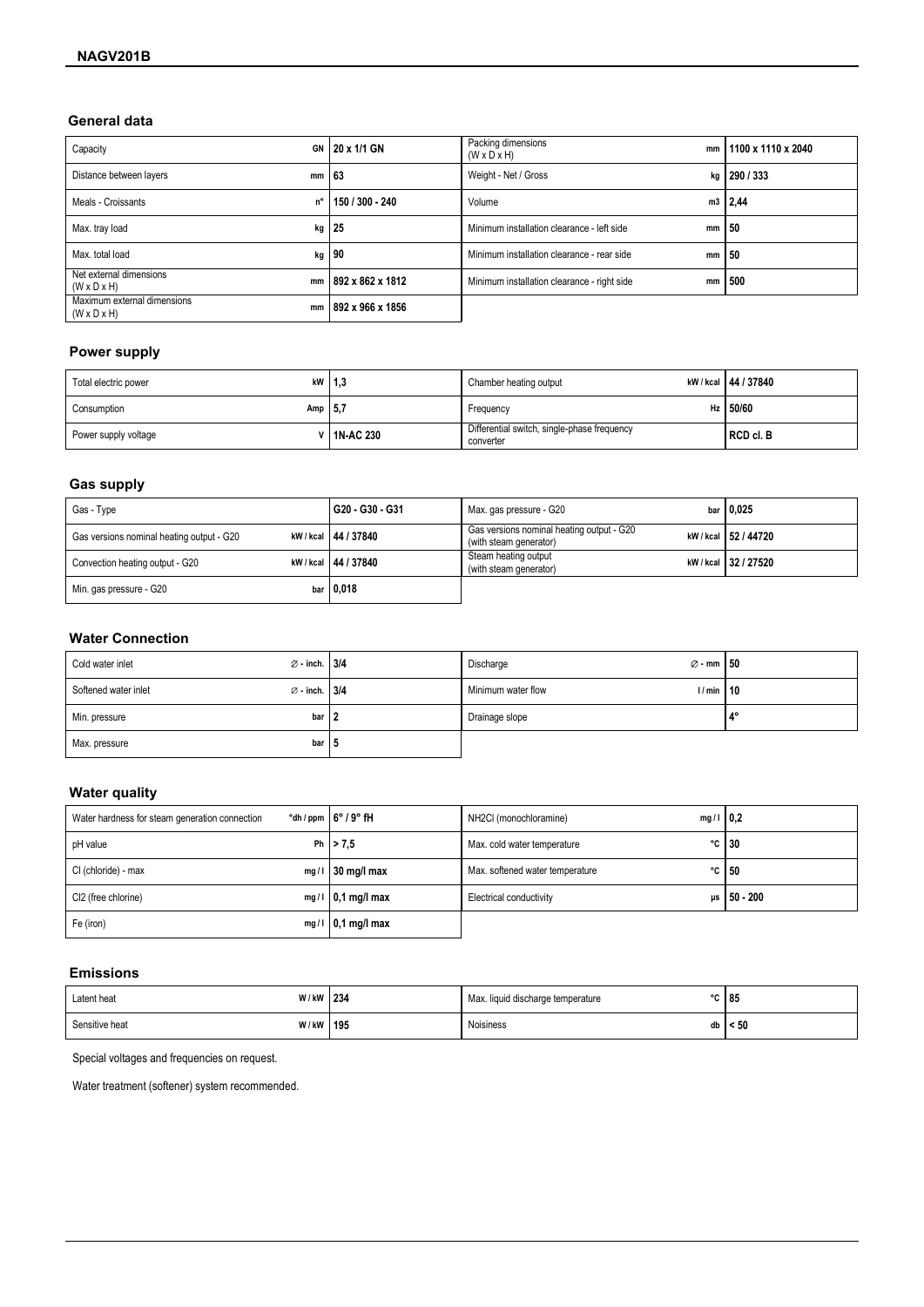#### COOKING MODES

- ICS (INTERACTIVE COOKING SYSTEM), AN AUTOMATIC COOKING SYSTEM FOR ITALIAN AND INTERNATIONAL RECIPES INCLUDING THEIR HISTORY, INGREDIENTS, COOKING ACCESSORY, PROCEDURE, AUTOMATIC COOKING PROGRAMME AND A PHOTOGRAPHIC PLATE PRESENTATION.
- MANUAL MODE WITH THREE COOKING MODES AND INSTANT COOKING START: CONVECTION FROM 30°C TO 300°C, STEAM FROM 30°C TO 130°C, COMBINATION CONVECTION + STEAM FROM 30°C TO 300°C.
- PRE-HEATING AT 320°C.
- PROGRAMMABLE MODES: POSSIBILITY TO PROGRAMME AND SAVE A RECIPE WITH ITS COOKING METHODS IN AN AUTOMATIC SEQUENCE (UP TO 15 CYCLES) GIVING EACH PROGRAMME ITS OWN NAME, PICTURE AND INFORMATION ON THE RECIPE.
- MULTILEVEL MODE POSSIBILITY TO COOK DIFFERENT FOODS SIMULTANEOUSLY WITH DIFFERENT COOKING TIMES (PATENTED).
- MULTILEVEL PLUS THE MULTI-LEVEL FUNCTION ON EACH SHELF MEANS DOUBLING PRODUCTION CAPACITY (PATENTED).
- JUST IN TIME (JIT) MODE ALLOWS DIFFERENT FOODS TO BE TAKEN OUT OF THE OVEN AT THE SAME TIME. ALL WITH UTMOST ORGANISATION AND BEST RESULTS GUARANTEED, ALWAYS (PATENTED).
- AUTOCLIMA® SYSTEM THAT AUTOMATICALLY MANAGES THE PERFECT CLIMATE IN THE COOKING CHAMBER.
- FAST-DRY BOOSTED® AUTOMATIC SYSTEM FOR QUICK DEHUMIDIFICATION OF THE COOKING CHAMBER.
- SMOKEGRILL FOR BARBECUE SYSTEM (PATENTED). RECYCLABLE SMOKEESSENCE DISPENSER (OPTIONAL).
- NIGHT COOKING. LOW TEMPERATURE NIGHT COOKING AND SUBSEQUENT HOLDING GUARANTEES PERFECT MATURATION OF THE MEAT WITH MINIMUM WEIGHT LOSS AND LOW POWER CONSUMPTION.

### CONNECTIVITY BETWEEN NABOO AND LAINOX CLOUD (PATENTED) - WI-FI OR ETHERNET

- NABOOK THANKS TO THE CLOUD FEATURE. IT IS POSSIBLE TO ACCESS NABOOK, THE VIRTUAL KITCHEN ASSISTANT (READ MORE ON NABOOK CLOUD, FREE REGISTRATION).
- **RECIPE CREATION INCLUDING INGREDIENTS WITH PROCEDURE AND PHOTO.**
- DIRECT ACCESS FROM COOKING DEVICE TO RECIPE DATABASE, WITH OPTIONAL DOWNLOAD (PATENTED).
- MENU CREATION WITH CALORIE COUNT AND LIST OF ALLERGENS WITH LAYOUT FOR CUSTOMISED PRINT OUT.
- **.** FOOD COST CALCULATION OF RECIPES AND SINGLE PORTION MENUS.
- ORGANISATION OF SHOPPING LIST TO EXPORT IN WORD FORMAT.
- SYNCHRONISATION OF DEVICES CONNECTED TO THE SAME ACCOUNT (PATENTED).
- **CONTINUOUS HACCP MONITORING EVEN BY REMOTE THROUGH THE NABOOK PORTAL**
- REMOTE DIAGNOSIS THROUGH THE NABOOK PORTAL BY THE LAINOX SERVICE CENTER.
- **AUTOMATIC SOFTWARE UPDATE NOTIFICATION SYSTEM.**
- REMOTE CONSUMPTION MONITORING.
- LMS, LAINOX MULTIDISPLAY SYSTEM THANKS TO THE NABOOK PORTAL AND THE NEW LMS, YOU CAN CONFIGURE YOUR DEVICES AND SYNCHRONISE YOUR RECIPES IN A DIFFERENT WAY FOR EACH NABOO.
- POSSIBILITY TO DOWNLOAD RECIPES FROM THE NABOOK PORTAL BASED ON COUNTRY.
- POSSIBILITY TO RUN AUTOMATIC SOFTWARE UPDATES ON MULTIPLE DEVICES SIMULTANEOUSLY.

#### **OPERATION**

● DISPLAY THAT CAN BE CONFIGURED BASED ON THE USER'S NEEDS, BRINGING FORWARD THE PROGRAMMES USED MOST.

- AUTOMATIC "ONE TOUCH" COOKING (ICS).
- ORGANISATION OF RECIPES IN FOLDERS WITH PREVIEW, GIVING EACH FOLDER ITS OWN NAME.
- INTELLIGENT RECOGNITION OF RECIPES IN MULTILEVEL FOLDERS.
- 10" COLOUR SCREEN (LCD, HIGH DEFINITION, CAPACITIVE, WITH "TOUCH SCREEN" FUNCTIONS).
- . BOOSTED PRE-HEATING. POSSIBILITY TO PRE-HEAT THE COOKING CHAMBER UP TO 320°C TO REDUCE COOKING TIMES BY UP TO 10% IN CASE OF A FULL OVEN.
- INSTANTANEOUS DISPLAY IN ICS COOKING OF THE HACCP GRAPHIC.
- **.** COOL DOWN FUNCTION FOR THE RAPID FAN-COOLING OF THE COOKING CHAMBER.
- **.** AUTOMATIC RESUMPTION OF COOKING IN CASE OF A POWER FAILURE.
- RAPID COOLING WITH POSSIBLE INJECTION OF WATER INTO THE COOKING CHAMBER.
- MANUAL HUMIDIFIER.
- ACOUSTIC AND VISUAL SIGNALLING DURING THE VARIOUS STAGES OF COOKING, WITH A FLASHING LIGHT AT THE END OF THE CYCLE.
- USER INTERFACE WITH A CHOICE OF 29 LANGUAGES.
- NABOO COMES WITH 227 RECIPES, WITH HUNDREDS MORE AVAILABLE BY ACCESSING THE NABOOK PORTAL. EACH RECIPE HAS BEEN TESTED TO GUARANTEE BEST RESULTS.
- . POSSIBILITY TO VIEW AND MODIFY THE RECIPE AT ANY TIME.
- NABOO COACH (VIRTUAL ASSISTANT). WARNINGS ON DISPLAY INDICATING NEED FOR MAINTENANCE

#### CONTROL MECHANISMS

- AUTO REVERSE (AUTOMATIC REVERSE OF FAN ROTATION) FOR PERFECT COOKING UNIFORMITY.
- AUTOMATIC PARALLEL COMPARTMENT AND CORE TEMPERATURE CONTROL, DELTA T SYSTEM.
- AUTOMATICALLY REGULATED STEAM CONDENSATION
- EASY ACCESS TO PROGRAMMABLE USER PARAMETERS TO CUSTOMISE THE APPLIANCE THROUGH THE USER MENU.
- POSSIBILITY TO PROGRAMME STAGGERED COOKING TIMES BY DATE AND TIME.
- ABILITY TO CHOOSE UP TO 6 FAN SPEEDS; THE FIRST 3 SPEEDS AUTOMATICALLY TRIGGER A REDUCTION IN HEATING POWER. FOR SPECIAL COOKING METHODS, YOU CAN USE AN INTERMITTENT SPEED.
- TEMPERATURE CONTROL AT THE PRODUCT CORE USING PROBE WITH 4 DETECTION POINTS.
- MULTIPOINT CORE PROBE WITH EXTERNAL CONNECTOR, Ø 3 MM.
- 2 CORE PROBE (OPTIONAL).
- USB CONNECTION TO DOWNLOAD HACCP DATA, UPDATE SOFTWARE AND LOAD/DOWNLOAD COOKING PROGRAMMES.
- POSSIBILITY OF SETTING COMBI SWITCH-OFF AT THE END OF THE AUTOMATIC WASH PROGRAM.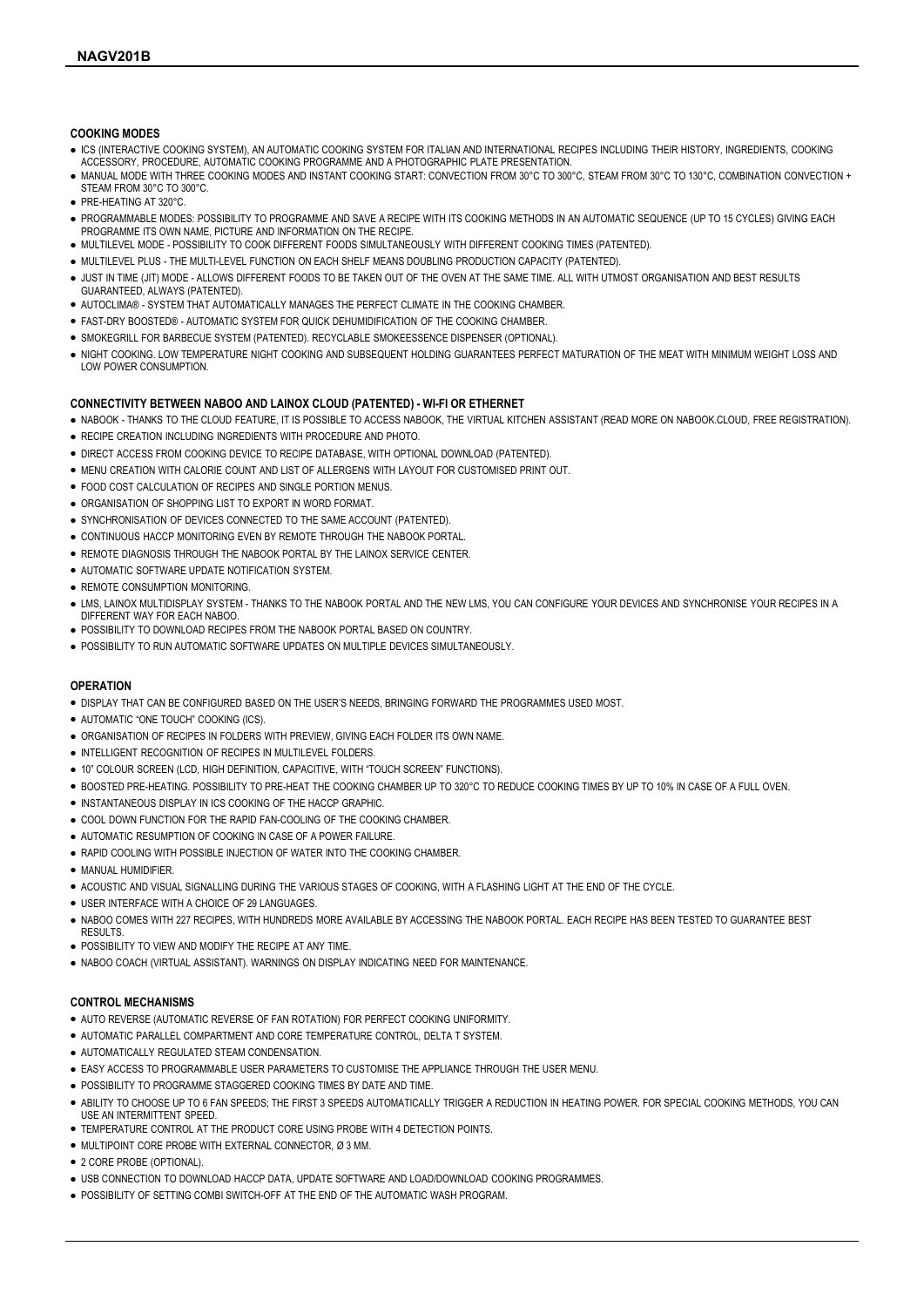## NAG201B**V**

- USER PROFILE BLOCK (SPECIFIC FUNCTION FOR QUICK SERVICE RESTAURANT QSR).
- PRE-CONFIGURED SN ENERGY OPTIMISATION SYSTEM (OPTIONAL).
- SERVICE PROGRAM: TESTING THE OPERATION OF THE ELECTRONIC BOARD DISPLAY OF THE TEMPERATURE PROBES COUNTER FOR OPERATING HOURS OF ALL PRIMARY FUNCTIONS FOR PROGRAMMED MAINTENANCE.
- SELF-DIAGNOSIS BEFORE STARTING TO USE THE FOUIPMENT, WITH DESCRIPTIVE AND AUDIBLE SIGNALLING OF ANY ANOMALIES.
- . LOW CONSUMPTION LED COOKING CHAMBER LIGHTING. OPTIMAL VISIBILITY IN ALL POINTS OF THE COOKING CHAMBER. NEUTRAL LIGHT THAT DOESN'T ALTER THE ORIGINAL COLOURS OF THE PRODUCT.
- INTELLIGENT ENERGY SYSTEM BASED ON THE QUANTITY AND TYPE OF PRODUCT, THE OVEN OPTIMISES AND CONTROLS THE ENERGY OUTPUT, MAINTAINING THE BEST COOKING TEMPERATURE AND AVOIDING FLUCTUATIONS.
- ECOVAPOR WITH THE ECOVAPOR SYSTEM, THERE IS A NET REDUCTION IN WATER AND ENERGY CONSUMPTION DUE TO THE AUTOMATIC CONTROLS OF THE STEAM SATURATION IN THE COOKING CHAMBER.
- **. ENERGY MONITOR MONITORING SYSTEM OF ENERGY, GAS, WATER, CLEANING CHEMICALS.**
- EXTERNAL WATER-SOFTENER'S EFFICIENCY MONITORING SYSTEM (WATER-SOFTENER OPTIONAL).
- **REMINDER TO CLEAN AIR FILTERS.**

## **CONSTRUCTION**

#### ● FULL AISI 304 COMBI.

- . COOKING CHAMBER IN 1 MM THICK 18/10 AISI 304 STAINLESS STEEL WITH LONG FULLY ROUNDED EDGES FOR BEST AIR FLOW AND FASIFR CI FANING
- PERFECTLY SMOOTH, WATERTIGHT CHAMBER.
- DOOR WITH REAR VENTILATED DOUBLE TEMPERED GLASS WITH AIR CHAMBER AND INTERIOR HEAT-REFLECTING GLASS FOR LESS HEAT RADIATION TOWARDS THE OPERATOR AND GREATER EFFICIENCY.
- INTERNAL GLASS THAT FOLDS TO OPEN FOR EASY CLEANING.
- **.** DOOR WITH THREE LOCKING POINTS. HANDLE BRAKE IN OPEN DOOR POSITION.
- ADJUSTABLE HINGE FOR OPTIMAL SEAL.
- DEFLECTOR THAT CAN BE OPENED FOR EASY FAN COMPARTMENT CLEANING.
- NEW PUSH-IN ADAPTABLE DOVE-TAIL JOINT SEAL FOR OVEN FRONT PANEL MADE WITH HEAT AND AGE RESISTANT SILICON RUBBER, EASY TO REPLACE.
- NEW OVEN DRAIN WITH BUILT-IN AIR GAP IN ACCORDANCE WITH STANDARD EN61770.
- **.** FRONT REMOVABLE CONTROL PANEL FOR EASY SERVICING.
- **TWO WATER INLETS (SOFT AND COLD WATER)**
- **. COMPACT BRUSHLESS MAGNETIC DRIVE MOTORS.**
- SOLID STATE RELAY FOR POWER OPTIMISATION AND MODULATION.
- LONG LIFE COMPONENT LLC USE OF NEW LONG-LASTING COMPONENTS.
- LONG LIFE GASKET LLG. AUTOMATIC ELECTROMAGNETIC TRACKED FRAME HOLD AND RELEASE SYSTEM TO PRESERVE THE SEAL OF THE STOP GASKET.

## GAS OPERATION

- COOKING CHAMBER HIGH-PERFORMANCE INDIRECT GAS HEATING SYSTEM WITH PREMIXED AIR-BLOWN MODULATING FLAME BURNERS.
- AUTOMATIC FLAME IGNITION.
- **.** ELECTRONIC CONTROL OF THE FLAME WITH AUTOMATIC IGNITION RESET.
- HIGH EFFICIENCY HEAT EXCHANGER WITH STEEL EXPANSION CABINET.

#### STEAM GENERATION - DIRECT

● DIRECT COOKING CHAMBER STEAM GENERATION SYSTEM WITH WATER INJECTION DIRECTLY ON THE FAN AND NEBULIZATION ON THE HEATING ELEMENTS. ADVANTAGE: IMMEDIATE AVAILABILITY OF STEAM IN THE COOKING CHAMBER.

## SAFETY FEATURES

- COOKING CHAMBER TEMPERATURE LIMITER.
- COOKING COMPARTMENT SAFETY DEVICE FOR PRESSURE BUILT-UP AND DEPRESSION.
- **FAN MOTOR THERMIC PROTECTION.**
- DOOR OPEN/CLOSED ELECTRONIC SENSOR.
- **.** ELECTRONIC CONTROL FOR LACK OF WATER ALARM.
- SELF-DIAGNOSIS WITH SMART ERROR VIEWING.
- VENTILATED COMPONENT COOLING SYSTEM WITH ELECTRONICALLY CONTROLLED OVER-TEMPERATURE DISPLAY.
- ELECTRONIC FLAME DETECTION SENSOR THAT INTERRUPTS THE GAS FLOW IF THE BURNER FLAME IS ACCIDENTALLY SWITCHED OFF.
- SAFETY PRESSURE SWITCH FOR LACK OF GAS ALARM.
- **.** ELECTRONICALLY CONTROLLED TWO-STAGE GAS VALVES.
- **GAS SHORTAGE-SAFETY PRESSURE SWITCH.**
- **FAN MOTOR BRAKE**
- MAXIMUM EXTERNAL DOOR FRONT TEMPERATURE OF 65°C.
- COMPLIES WITH NATIONAL AND INTERNATIONAL STANDARDS FOR SAFE OPERATION IN CASE OF USE WITHOUT DIRECT OPERATOR SUPERVISION - IEC 60335-1 / IEC 60335-2-102 - EN203-1 / EN203-2-2
- MAXIMUM LAST TRAY SHELF HEIGHT 160 CM.
- IN CASE OF A POWER FAILURE DURING WASHING, HYGIENE IS ALWAYS GUARANTEED INSOFAR AS THE WASHING CYCLE IS AUTOMATICALLY RESUMED.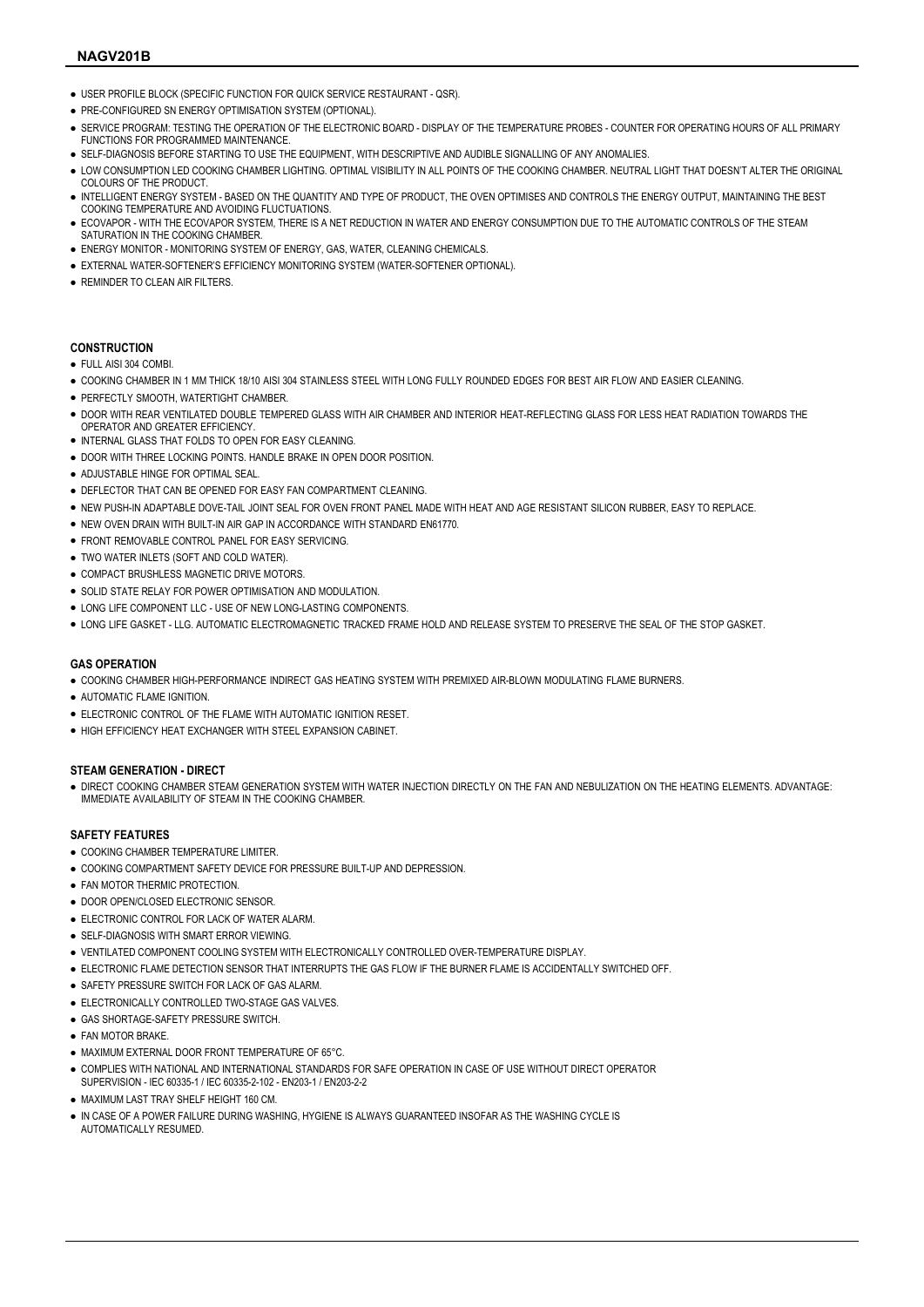## CLEANING AND MAINTENANCE

- VCS VAPOR CLEAN SYSTEM. NEW AUTOMATIC WASHING SYSTEM WITH VAPORISATION OF THE DETERGENT IN THE COOKING CHAMBER. ALLOWS A SIGNIFICANT REDUCTION IN DETERGENT CONSUMPTION UP TO 30% (PATENT PENDING).
- SEPARATE CONTAINER AND AUTOMATIC DISPENSING (COMBICLEAN DL010 LIQUID CLEANSER).
- SUPPLIED WITH 1 LIQUID CLEANSER TANK DL010 990 GR.
- WMS WASH MANAGEMENT SYSTEM. SYSTEM ALLOWING WASHING PROGRAMMES TO BE PLANNED BASED ON COMBI USE.
- 7 AUTOMATIC WASHING PROGRAMMES WITHOUT THE NEED FOR OPERATOR INPUT AFTER START-UP: MANUAL RINSE FAST SOFT MEDIUM ECO HARD ECO GRILL.
- "FAST" ULTRA-FAST WASHING IN 10'. MINIMUM INTERRUPTIONS TO THE WORK CYCLE AND CONSISTENTLY OPTIMAL CLEANING.
- MANUAL CLEANING SYSTEM WITH RETRACTABLE HAND-HELD SHOWER.
- EASY EXTERNAL CLEANING THANKS TO PERFECTLY SMOOTH SURFACES IN STAINLESS STEEL AND GLASS AND IPX5 PROTECTION AGAINST WATER SPLASHES.

## INSTALLATION & ENVIRONMENT

- 100% RECYCLABLE PACKAGING
- LCP LIFE CYCLE PERSPECTIVE: CO2 CONSUMPTION 380KGCO2 EQ/YEAR. THE CALCULATION WAS PERFORMED TAKING MOD. E101B (MODEL WITH STEAM GENERATOR), TAKING INTO ACCOUNT A HYPOTHETICAL RESTAURANT USE AND CONSIDERING 8 HOURS A DAY FOR 3.5 DAYS A WEEK, FORTY-EIGHT DAY PER YEAR.
- PRODUCT RECYCLING RATE 90%.
- QUALITY ISO 9001 / SAFETY ISO 45001 / ENVIRONMENTAL ISO 14001 CERTIFICATION
- IT IS RECOMMENDED TO HAVE THE EQUIPMENT INSTALLED BY LAINOX ACCREDITED SERVICE CENTERS.
- IT IS RECOMMENDED TO HAVE PERIODIC MAINTENANCE CARRIED OUT BY A LAINOX SERVICE CENTER IN ACCORDANCE WITH THE MANUFACTURER'S RECOMMENDATIONS AND AS STATED IN THE MAINTENANCE MANUAL AND WARRANTY.
- COMPLIES WITH ENERGY STAR PARAMETERS. PUBLICATION ON WWW.ENERGYSTAR.GOV

### STANDARD EQUIPMENT

- AUTOMATIC CLEANING SYSTEM VCS SUPPLIED WITH 1 LIQUID CLEANSER TANK DL010, 990 GR.
- MULTIPOINT CORE PROBE Ø 3 MM. WITH EXTERNAL CONNECTOR
- BUILT-IN AND RETRACTABLE HAND SHOWER WITH TAP
- WI-FI CONNECTION
- USB CONNECTION
- TROLLEY NKS201

### OPTIONAL - TO BE REQUESTED WHEN ORDERING OVEN

- NETH: EXTRA CHARGE FOR ETHERNET CONNECTION
- NPK: CONFIGURATION FOR CONNECTION TO EXTRACTION HOOD
- $\bullet$  SSB154: EXTRA CHARGE FOR TROLLEY NKS154 PASTRY VERSION 15 X EN (600 X 400) 189
- $\bullet$  SSB201S: EXTRA CHARGE FOR TROLLEY NKS201S GASTRONOMY VERSION 15 X 1/1 GN 1 83
- LLG: LONG LIFE GASKET AUTOMATIC TRACKED FRAME HOLD AND RELEASE
- **.** DSP: DISPLAY-CONTROL PANEL PROTECTION
- NSGB200: INNOVATIVE SMOKEGRILL FOR BARBECUE SYSTEM
- CAV201B: FLUE WITH WIND PROTECTION DEVICE

## EXTRA ACCESSORIES THAT CAN BE INSTALLED FOLLOWING PURCHASE

- KSC004R: MULTIPOINT CORE PROBE Ø 3 MM.
- KSC180: MULTIPOINT CORE PROBE FOR LARGE ITEMS Ø 3 MM, PIN LENGTH 180 MM.
- KSA001: NEEDLE CORE PROBE Ø 1 MM.
- KSM002: MULTIPROBES SYSTEM, 2 MULTIPOINT CORE PROBES. Ø 3 MM
- NFX02: FAT FILTER 2 PCS.
- NKS201: TROLLEY WITH DRIP TRAY MAXIMUM LOAD 90 KG MAXIMUM LOAD PER TRAY 25 KG
- NKS201S: TROLLEY WITH DRIP TRAY MAXIMUM LOAD 90 KG MAXIMUM LOAD PER TRAY 25 KG
- NKS154: TROLLEYS WITH DRIP TRAY PASTRY VERSION 600 X 400 MAXIMUM LOAD 90 KG MAXIMUM LOAD PER TRAY 15 KG
- RIC201: STAINLESS STEEL RAMP FOR TROLLEY INSERTION, HELPS TO EVEN THE FLOORS UP TO 3% OF UNEVENNES
- BKC201: EXTRACTION HOOD WITH AIR-COOLED CONDENSER. AVAILABLE ONLY FOR PREARRANGED OVENS
- CCE: COLLECTOR FOR EXTERNAL CONNECTION Ø 150 MM
- RTP20E: REGENERATING CABINET
- CPD20: DETERGENT CONTAINER CAPACITY 2 TANKS OF 10 KG.
- SPDP: DETERGENT CONTAINER TO BE INSTALLED ON THE WALL CAPACITY 1 TANK OF 10 KG.